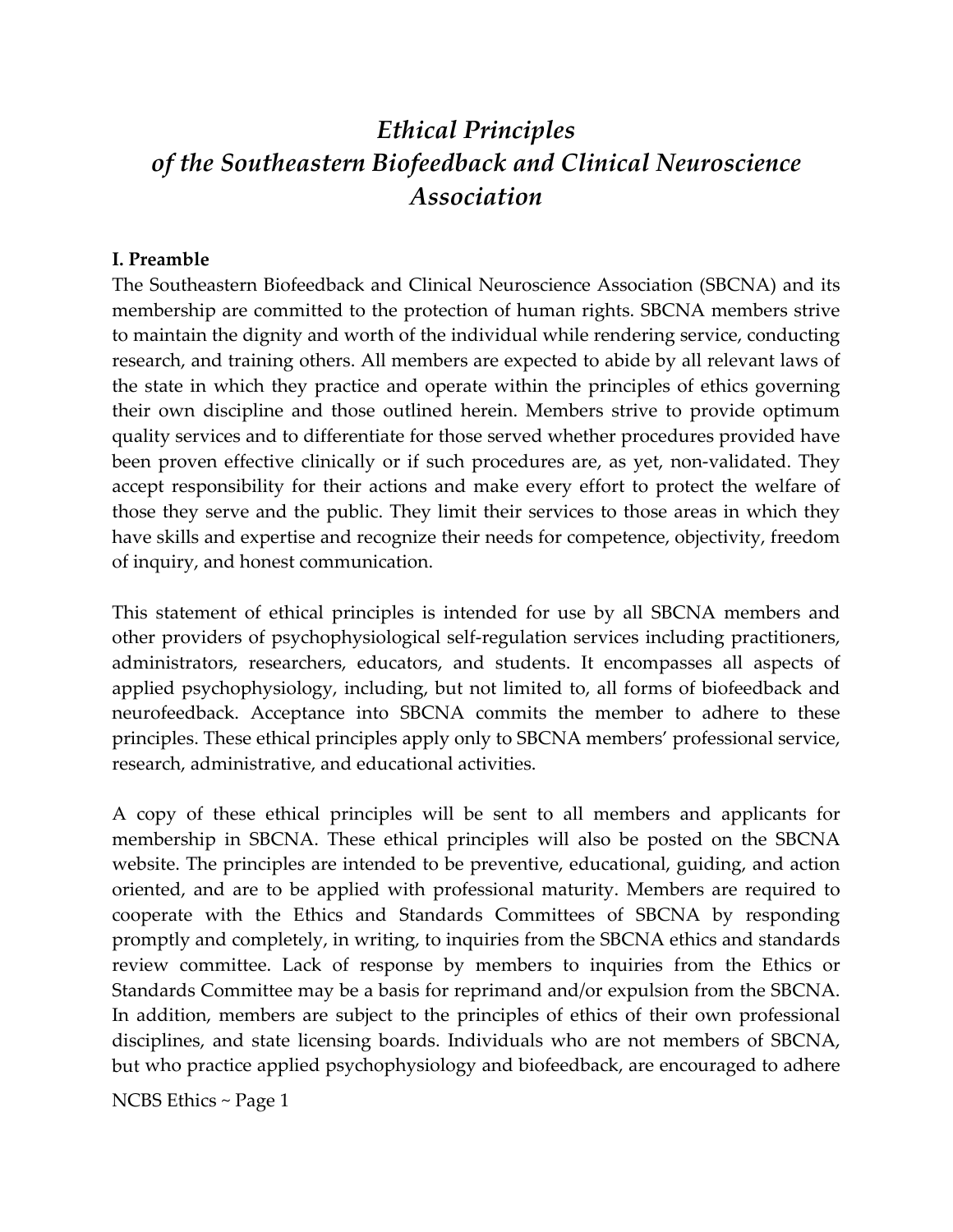to these ethical standards to help maintain and improve the quality of applied psychophysiology and biofeedback services.

## **A. Revision**

Ethical principles are not static because practice activities are continually changing based on experience. Ethical principles must be updated periodically if they are to continue to provide meaningful guidance to SBCNA members. As such, the ethical principles are revised on a regular basis. The ethics of the SBCNA will be guided by national organizations that include but are not limited to the Association for Applied Psychophysiology and Biofeedback (AAPB), The International Society for Neurofeedback & Research (ISNR), and the Biofeedback Certification Institute of America (BCIA). Comment is invited.

Each ethical situation encountered is different and may require a different solution. SBCNA members must learn to enhance their ethical reasoning ability and make a personal, life-long commitment to continue their ethical education and to behave ethically in all of their professional activities. They are encouraged to seek consultation or supervision when they have ethical concerns and to encourage colleagues, supervisees, students, and employees to behave ethically.

# **II. Purpose and Scope**

The Ethical Principles of SBCNA consists of a set of guidelines agreed to by the SBCNA which outline the moral duty, obligation, or custom on how members should behave professionally. The Ethical Principles that follow are not all‐inclusive and should not be viewed as limiting the scope of responsibility of SBCNA members. Rather, the principles that follow point out and underscore particular areas in which there is concern.

1. The Ethical Principles of SBCNA are to be followed in the provision of psychophysiological self‐regulation services. Members supervising others must ensure that the principles are adhered to by their employees and other supervisees engaged in applied psychophysiology, biofeedback, and all related activities, as well as by individuals receiving training in the use of applied psychophysiology and biofeedback. SBCNA members will inform their employers of these Ethical Principles and will make every effort to urge their employers to cooperate with them in adhering to these principles.

2. The Ethical Principles of SBCNA constitutes the ethical guidelines against which the ethical conduct of an SBCNA member is measured.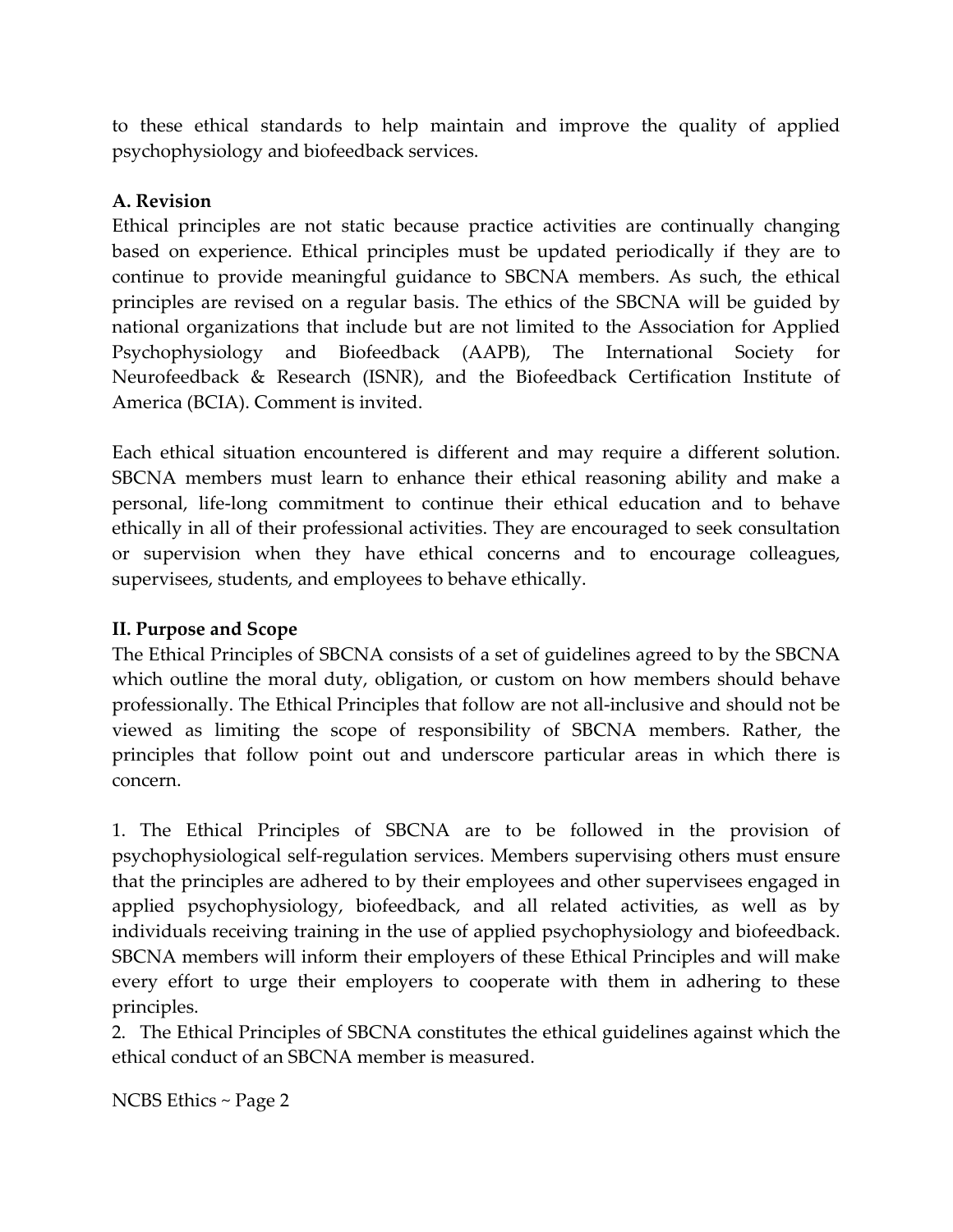3. A violation of the Ethical Principles of SBCNA may lead to disciplinary action or expulsion from SBCNA and/or a letter to SBCNA or the appropriate state licensing/certifying agent or the state or national association of the individual's professional discipline concerning the charges or action.

# **A. Responsibility**

In utilizing applied psychophysiology and biofeedback, SBCNA members adhere to the highest standards of their profession. They behave responsibly; accept responsibility for their behavior and the consequences of their behavior; ensure that applied psychophysiology and biofeedback services are used appropriately; and strive to educate the public concerning responsible use of applied psychophysiology and biofeedback in treatment, research, and training.

1. Each SBCNA member is responsible for adhering to the ethical principles of their profession; the local, state and federal laws relevant to their professional activities; the Ethical Principles of SBCNA and the Practice Guidelines and Standards for Providers of Biofeedback and Applied Psychophysiological Services.

2. As practitioners, SBCNA members recognize their obligation to help clients acquire knowledge and skill within the confines of the highest professional standards and in the most cost efficient/effective manner possible.

3. As teachers, SBCNA members encourage the free pursuit of learning by their students, consistent with their obligation to help other acquire knowledge and skill, and present information objectively, accurately and fully. They are guided by a conviction of the worth of advancement of knowledge.

4. All SBCNA members, either as individuals or through mechanisms available from SBCNA or other professional organizations are responsible to be alert to and report to the SBCNA Ethics Committee false claims and misrepresentative statements about applied psychophysiology and biofeedback.

5. All practitioners realize that their professional activities with clients may result in changes in the lives of those clients and others. As such, practitioners guard against misuse of their influence and actions and take reasonable steps to minimize and correct the misrepresentation or misuse. They avoid any dual relationship in which there is a high probability of direct or indirect abuse of their power.

6. Applied psychophysiology and biofeedback services are continued only as long as it is reasonably clear that clients are benefiting from the services. If another type of intervention is needed for which the practitioner is not qualified, the practitioner assists the person in obtaining the appropriate therapeutic services. Clients are never to be abandoned.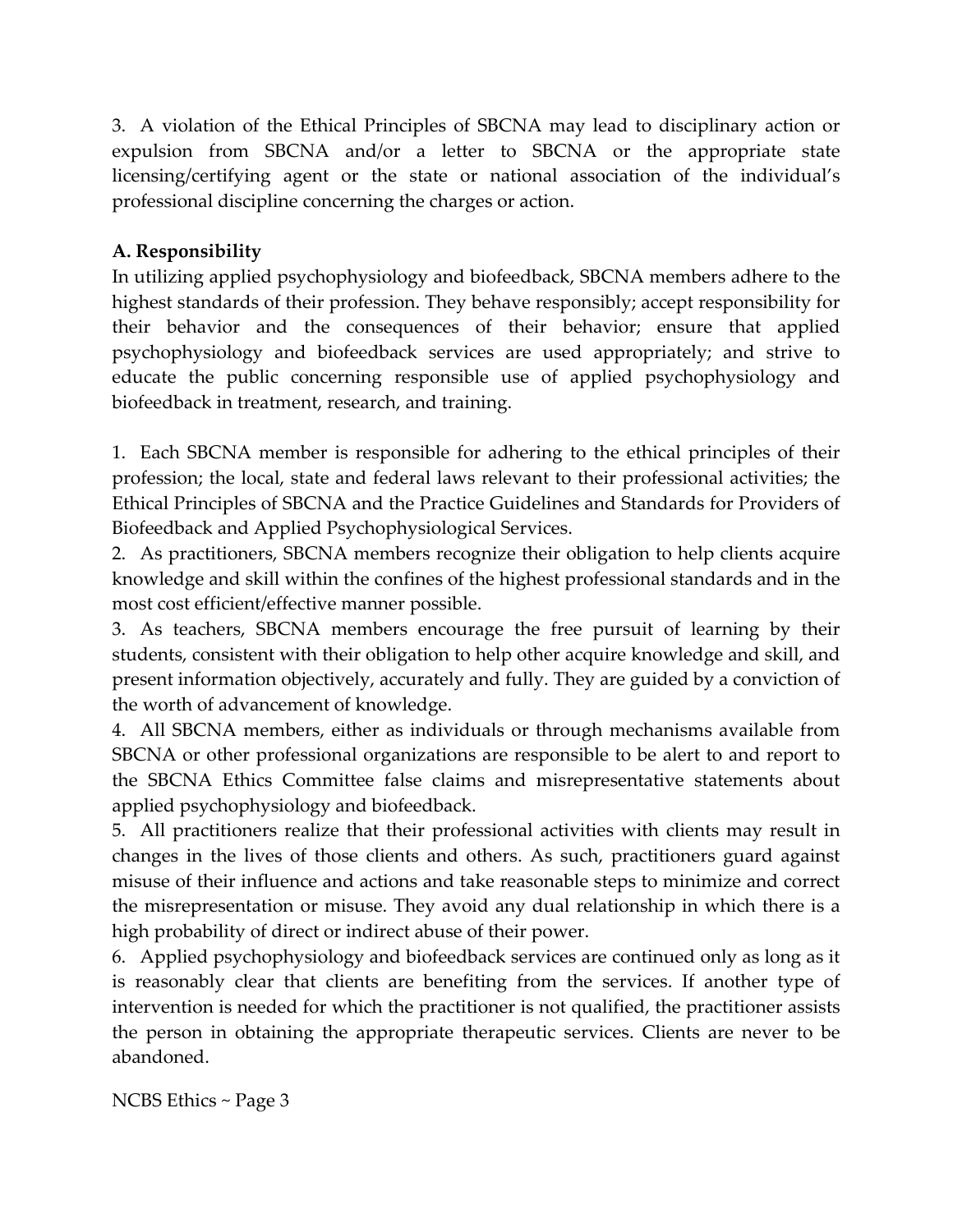If a conflict occurs between these ethical principles and a law, state or federal regulation, legal authority, or organization with which an SBCNA member is affiliated, he or she will make known his/her commitment to these ethical principles, will clarify the conflict, and take reasonable steps to resolve the conflict in accordance with law and these ethical principles.

# **B. Competence**

SBCNA members recognize the boundaries of their competence and operate within their level of competence using only those biofeedback, other psychophysiological self‐ regulation techniques, and other client assessment and intervention techniques in which they are competent based on education, training and experience (supervised and unsupervised), study, consultation or other professional experience. They also recognize the proper limitations of psychophysiological self‐regulation and inform all concerned parties about the clinical utility of particular procedures, possible negative effects, and whether the procedures are non‐validated or clinically verified. SBCNA members remain current on knowledge concerned with scientific and professional applications in those areas in which they practice.

1. SBCNA service providers should have at least "entry level" competence; i.e., licensing or certification from the appropriate state or national association relevant to their professional activities.

2. Applied psychophysiology and biofeedback assistants and technicians who are not professionally licensed or certified shall engage in applied psychophysiology and biofeedback practice activities only under the supervision of a qualified professional.

3. Misrepresentation of one's qualifications, training, experience, degrees, and/or specialty is a violation of ethics and may be a violation of the law in some states.

4. Practitioners take it upon themselves to seek and obtain appropriate training and supervision when providing services in areas in which they are not yet competent. In addition, they seek continuing education, training, and supervision or consultation, as needed to maintain and expand their areas of competence.

In new service applications for which competence has not yet been defined, or where treatment standards do not yet exist, practitioners take extra precautions to protect those they serve and to keep those served informed (informed consent).

# **C. Standards**

SBCNA members are sensitive to prevailing community moral and ethical standards and to the possible negative impact that deviating from those standards may have upon the quality of their performance in providing applied psychophysiology and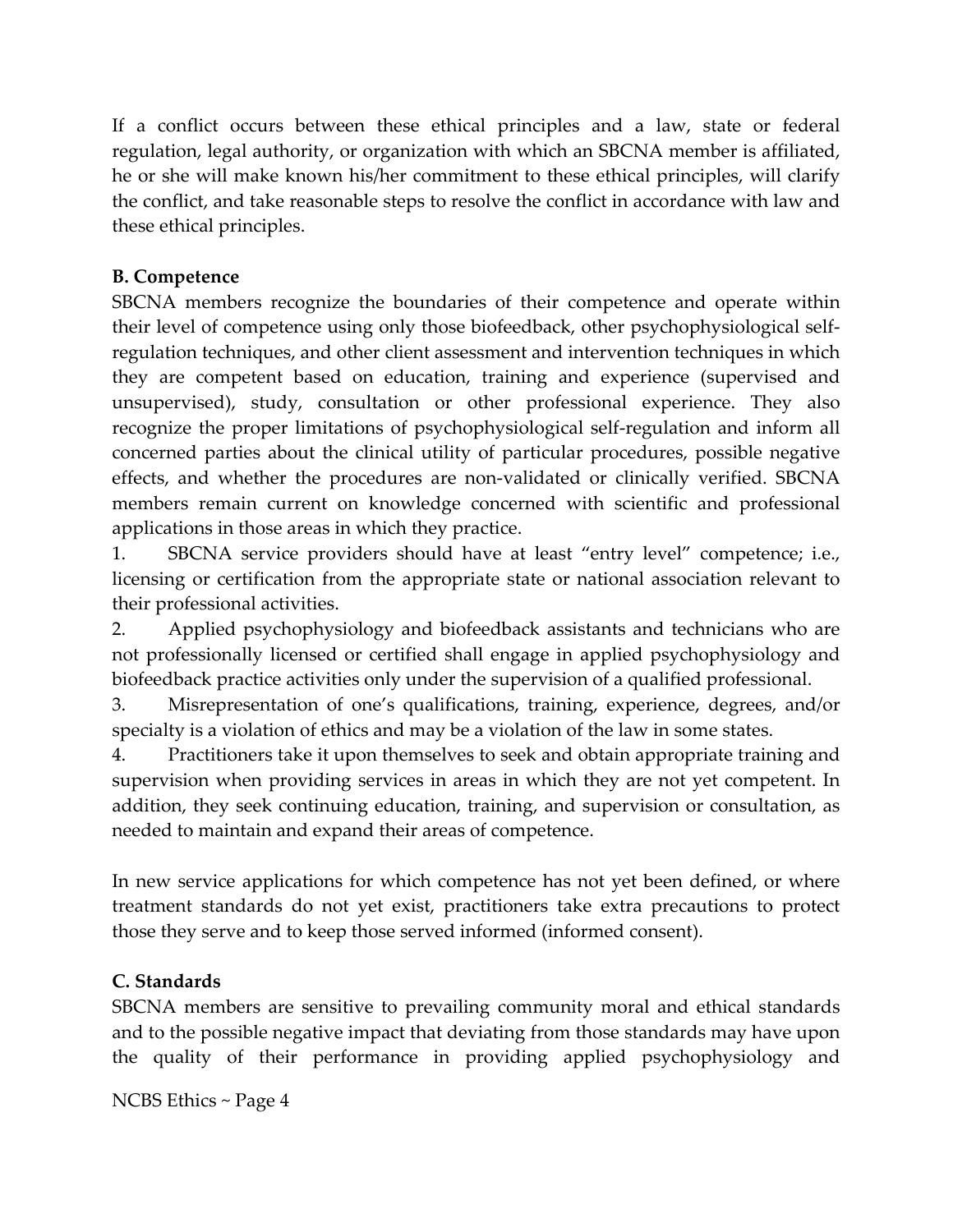biofeedback services, in fulfilling their professional responsibilities and in maintaining public trust in applied psychophysiology and biofeedback. Sexual contact with patients/clients, trainees, and research subjects is never ethical.

1. No member may resign from SBCNA while an ethical investigation of their behavior in relation to his or her professional applied psychophysiology and biofeedback services is in progress.

2. It is an obligation of SBCNA members to report alleged ethical violations concerning applied psychophysiology and biofeedback and their application to the Ethics Committee of the alleged violator's professional discipline and/or to the Ethics Committee of SBCNA.

3. Members will charge only for services actually provided by them or those provided by others under their direct supervision. In billing third‐party payers, practitioners abide by the rules and regulations of the third‐party pay or which generally means to clearly specify which service they provided directly, which they supervised, as well as providing information on degree, licensure, and/or certification information about the provider.

4. Members clarify any potential or actual conflict of interest that exists when serving clients, conducting training or research, or when engaged in any other professional activity.

5. Informed consent shall be obtained from clients for all assessment, treatment procedures, billing, fee collection, and procedures to protect confidentiality (limits of confidentiality, and any such other procedures and activities where informed consent is deemed appropriate.

6. Written informed consent shall be obtained from clients for all non‐validated treatment procedures. Determining which procedures are non‐validated can be difficult, yet it is a necessary activity. To determine which procedures are non=validated requires being familiar with documents such as AAPB's current version of the *Clinical Efficacy and Cost Effectiveness of Biofeedback Therapy: Guidelines for Third‐Party Reimbursement, the Clinical Applications of Biofeedback and Applied Psychophysiology: A Series of White Papers Prepared in the Public Interest by* AAPB and the published scientific literature related to biofeedback and psychophysiological self‐regulation.

Practitioners are responsible for informing clients about the intervention that has the best documented outcome data so that clients can make informed decisions.

Each practitioner has the right and responsibility to use the intervention for which the best empirical outcome documentation exists, provided that he/she is competent in the use of that intervention and provided that the client has given informed consent. If not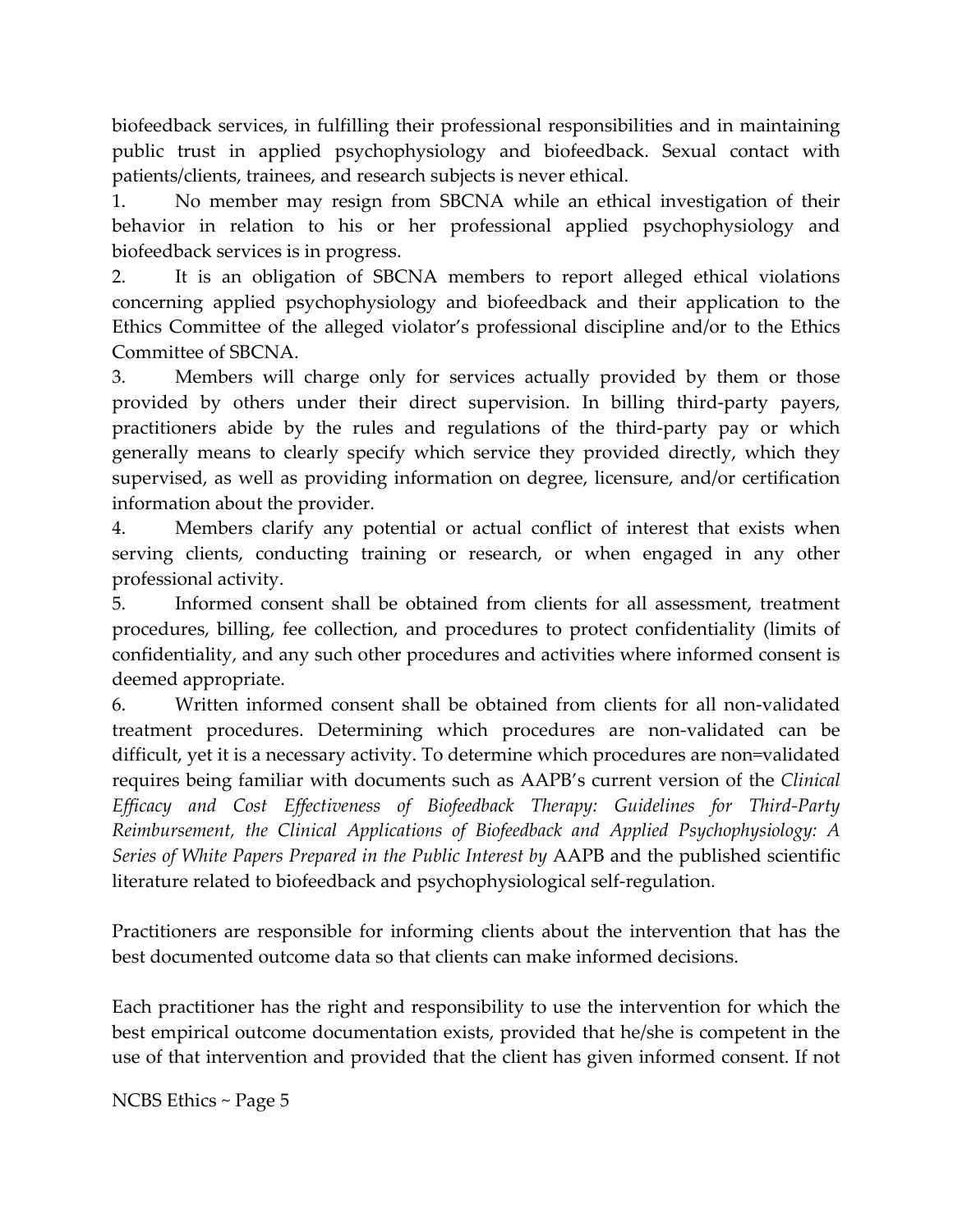competent in the use of the desired intervention the practitioner seeks additional training, supervision and/or consultation, or refers the client elsewhere as deemed most appropriate to the situation and the client's needs.

SBCNA members make reasonable efforts to ensure that their assessments, diagnoses, recommendations, and reports are accurate, appropriate to a client's needs, and based on techniques and information that substantiates their findings.

## **D. Public Statements**

SBCNA members recognize that all public statements, announcements of services and products, advertising, and promotional activities concerned with applied psychophysiology and biofeedback should be conducted in such a manner as to help the public make informed choices. Statements about applied psychophysiology and biofeedback will be based on scientifically verifiable information, including recognition of the limits and uncertainties of such data. SBCNA members accurately represent their qualifications, affiliations, and functions and do not mislead the public.

1. Providers of applied psychophysiology and biofeedback services shall accurately represent the efficacy of applied psychophysiology and biofeedback procedures for all disorders or conditions being treated.

2. In providing service, publishing, marketing a product, and in all other professional activities, SBCNA members use truthful and do not use misleading information in either direct or indirect statements about applied psychophysiology and biofeedback. SBCNA members consider the context and source requesting information when making a public statement and guard against misrepresentation.

3. SBCNA members recognize that they have financial or career interest in the promotion of applied psychophysiology and biofeedback activities and agree that this interest must be superseded by professional objectivity, humanistic concern, and their ethical principles. When a question arises as to their objectivity, they seek professional consultation and guidance from appropriate professional sources such as AAPB, BCIA, ISNR, and/or SBCNA, the professional association of the discipline in which they are licensed, or from other qualified sources.

4. Membership in SBCNA will not be used directly or indirectly as evidence of competence in applied psychophysiology and biofeedback or as justification for offering to provide applied psychophysiology and biofeedback services or any other service. SBCNA does not evaluate the competence of individuals who apply for membership; therefore, membership by itself is not to be interpreted as an endorsement of competence. The Biofeedback Certification Institute of America and other appropriate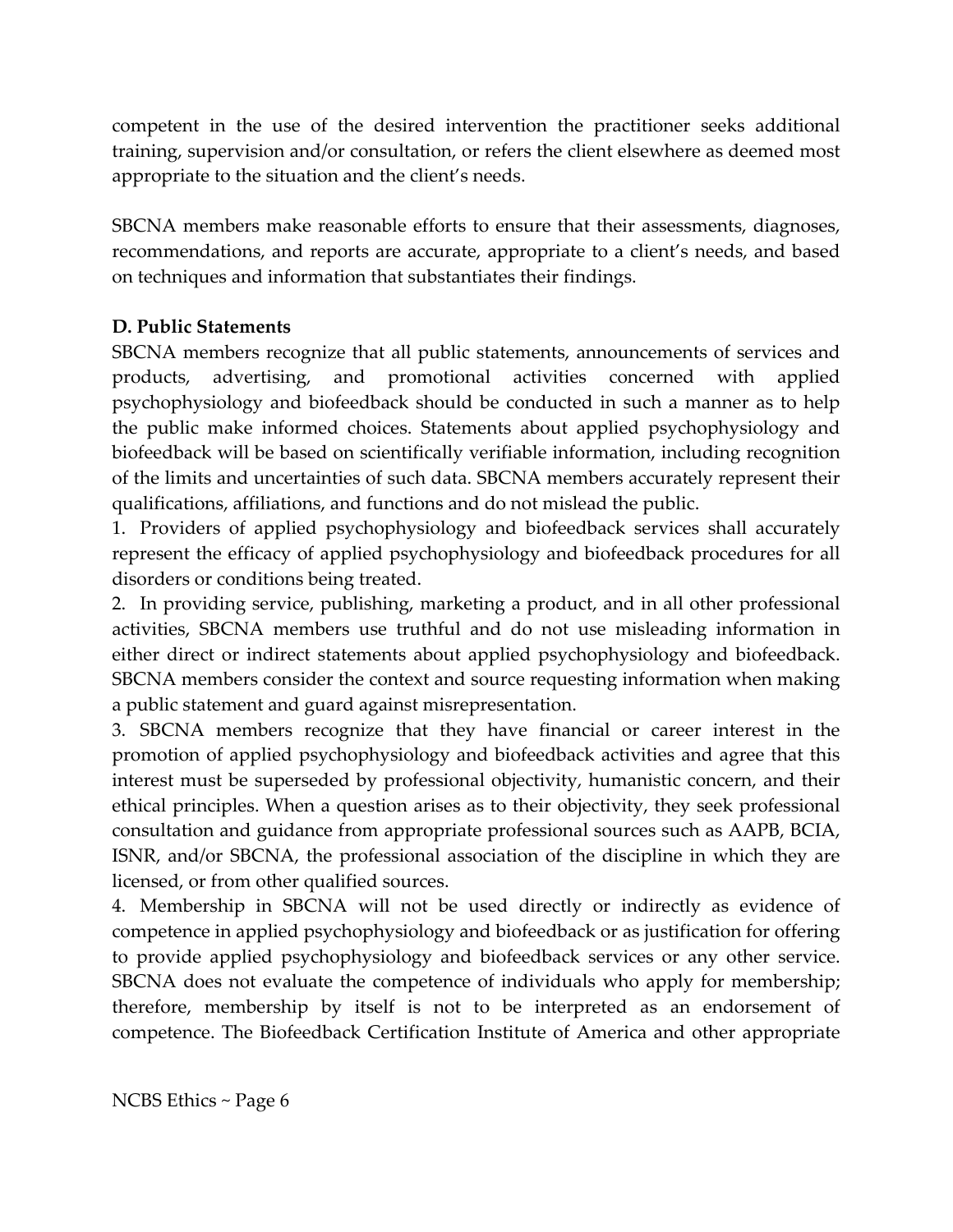professionally recognized certification may be used directly as an indication of at least entry‐level competence in biofeedback.

5. Announcement and listings of services and training offered by SBCNA members, such as telephone directory listing, letterheads, business cards, and descriptive brochures should be made in a professional manner and must adhere to the guidelines of the profession to which the member belongs. Only factual and accurate claims are to be made.

6. SBCNA members shall disclose any conflict of interest to all relevant parties; e.g., if a member is conducting a workshop and recommends a specific product in which the trainer has a financial interest, such interests shall be disclosed to all attendees.

## **E. Confidentiality**

SBCNA members maintain confidentiality of information obtained from persons in the course of their professional activities. Release of information requires the written consent of the client, the client's legal representative or the existence of a situation in which not to do so could result in danger to the client or others. SBCNA members specify in advance the legal limits of confidentiality to clients/patients, particularly as it pertains to collection of fees and laws that require reporting, such as child abuse and neglect reporting laws. Confidentiality applies to clients in treatment, students in training and to research participants.

SBCNA members keep appropriate records of all professional activities engaged in with or on behalf of a client as specified in AAPB's Practice Guidelines and Standards. Client records are stored or disposed of in ways that maintain confidentiality. Records will be kept for a minimum of 7 years and will be retained longer if required by state law or by the SBCNA member's own professional discipline. All SBCNA members will be familiar with and comply with any relevant state or federal laws and regulations concerning confidentiality, e.g., the new federal law known as HIPAA (Health Insurance Portability and Accountability Act).

# **F. Protection of Client Rights and Welfare**

SBCNA members protect the welfare of clients, students, research participants, and other groups with whom they work. They inform all consumers of their rights, provide them with a written statement of these rights, and fully inform consumers as to the purpose and nature of procedures to be implemented and assure that clients' rights are not abridged.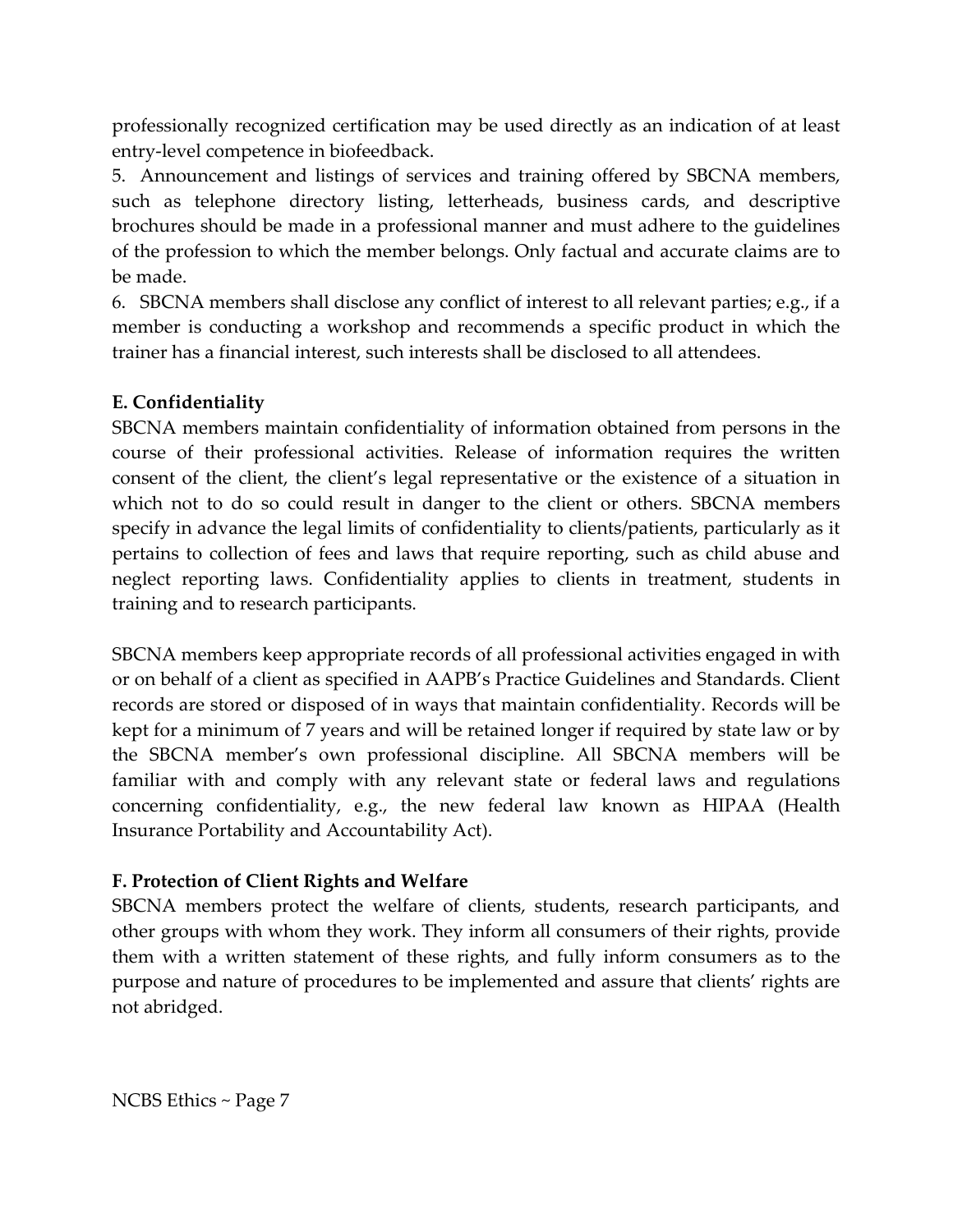1. In attaching biofeedback sensors (electrodes), SBCNA members assure that the privacy and rights of the clients are protected. They respect the feelings and sensitivities of the client and make every effort to act within the client's desire for modesty.

2. Special care will be taken to protect the rights and consent of children receiving service, training, or when involved as research subjects.

3. Caution and common sense are required whenever an SBCNA member has physical contact with a client: e.g., in attaching electrodes. Sexual intimacies with clients are prohibited. In addition, touching and massage require client permission and are restricted to those body areas considered appropriate for touch or massage within the realm of "common practice" for one's professional discipline. Touching of sensitive body parts, such as breasts or genitals, is not acceptable in applied psychophysiology and biofeedback practice with the exception of an appropriate medical exam or medical treatment provided by a licensed medical practitioner. Clients can be instructed in electrode placement using visual aids such as diagrams of the body.

4. SBCNA members do not discriminate against or refuse services to anyone on the basis of gender, ethnicity, race, sexual orientation, age, disability, socioeconomic status, language spoken, religion or national origin. Members should, however, refuse to provide services in areas in which they are not competent unless appropriate supervision or consultation by someone competent in that area of service is available, so that the services provided do not fall below the "expected minimal standard or care."

# **G. Professional Relationships**

SBCNA members recognize the interdisciplinary nature of applied psychophysiology and biofeedback and respect the competencies of colleagues in all professions. They strive to act in accordance with the obligations of the organizations with which they and their colleagues are associated.

1. SBCNA members are responsible for assuring that all patients/clients referred for treatment of a medical disorder or in whom a medical disorder is later identified are treated only in conjunction with medical consultation, as necessary, to best serve the welfare of the client.

2. SBCNA members should strive to be objective in their professional judgment of colleagues and should strive to maintain good professional relationships even when opinions differ. Members cooperate with other professionals in an effort to ensure that the professional service needs of clients are met.

3. SBCNA members avoid dual relationships with their patients/clients that could impair their professional judgment or increase the risk of exploitation. At any time, a patient/client may re‐enter treatment either for the same symptom or another problem. The dictum "once a patient, always a patient," should be adhered to regarding not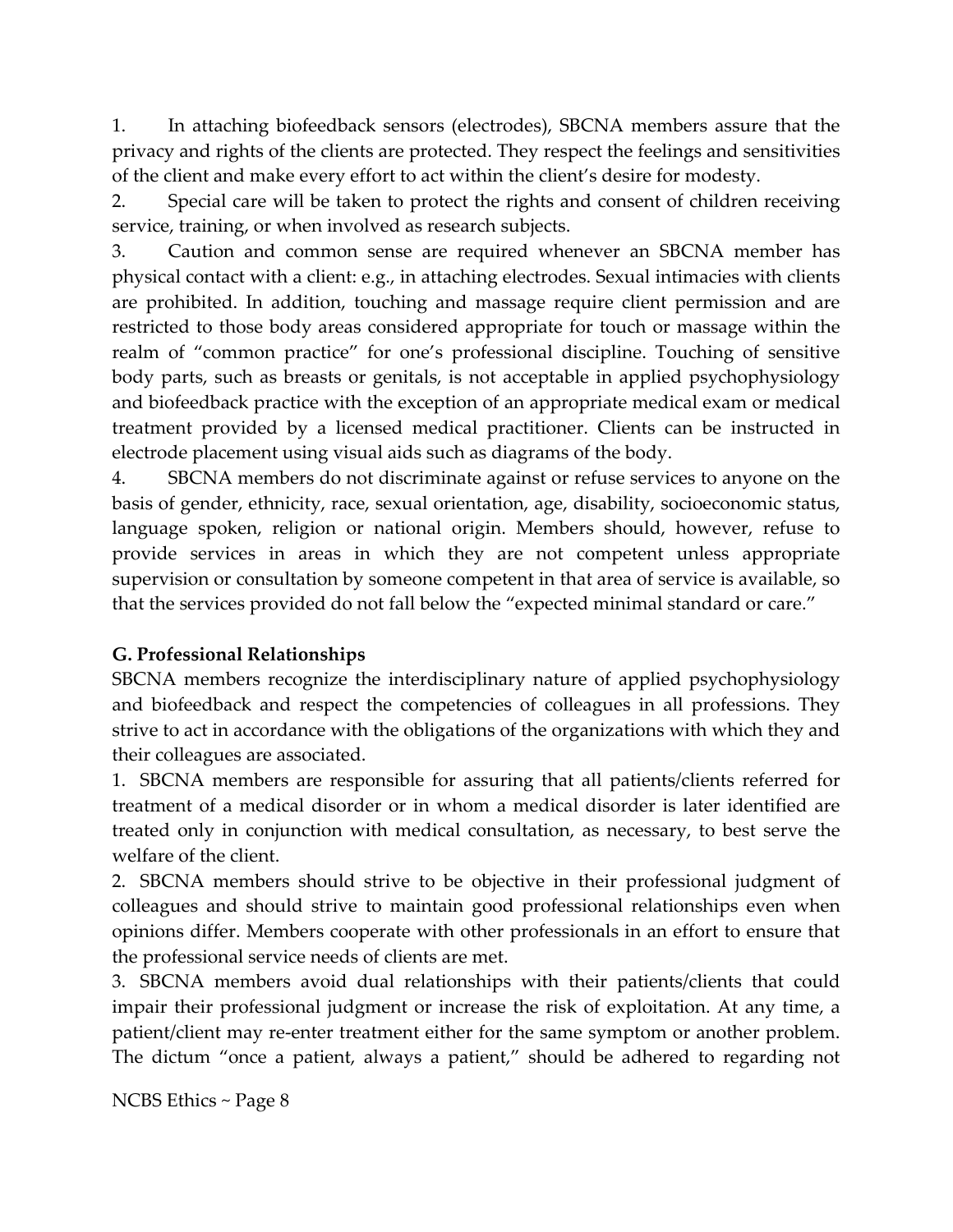having any sexual contact with patients/clients. Members do not exploit clients, students, supervisees, employees, research participants or third party payers.

4. SBCNA members do not engage in any form of sexual harassment or any other form of harassment that is demeaning to a person with whom they work based on, but not limited to, factors such as gender, ethnicity, race, sexual orientation, age, disability, socioeconomic status, language spoken, religion or national origin.

## **H. Research with Humans and Animals**

SBCNA members conduct research to advance understanding of basic behavioral principles, to improve human health and welfare, and/or to advance science. As such, members ensure that in the conduct of research the welfare of research participants (human and animal) is prohibited. All research will adhere to federal and state regulations and the professional standards of the member's profession with regard to the conduct of research. Research involving humans is subject to governance by local institutional review boards and to the Code of Federal Regulation as appropriate and/or required by the Department of Health and Human Service' *Regulations for the Protection of Human Research Subjects (45 CFR 46 and 56 FR 28003)*. All animal research is subject to local institutional animal care and use committees, as appropriate, and must be in compliance with the *Federal Policies on Humane Care and Use of Animal (A 3434‐01).*

1. The results of research will be released in a manner which accurately reflects research results, and only when the findings have satisfied widely accepted scientific criteria. Any limitations regarding factors such as long‐term effects and population samples will be explicitly stated. All descriptive materials regarding clinical practice will be factual and straightforward.

2. Responsibility for the establishment and maintenance of acceptable ethical practice in research always remains with the individual investigator. The investigator is also responsible for the ethical treatment of research participants by collaborators, assistants, students and employees all of whom, however, incur similar obligations.

3. Information obtained about research participants during the course of an investigation is confidential. When the possibility exists that others may obtain access to such information, ethical research practice requires that this possibility, together with the plans to protect confidentiality, be explained to the participants as part of the procedure for obtaining written informed consent.

4. Ethical practice and federal regulations require the investigator to inform the participant of all features of the research that reasonably might be expected to influence willingness to participate and to explain to other aspects of the research about which the participant inquires. The ethical investigator protects participants from physical and mental discomfort, harm, and danger. If the risk of such consequences exists, the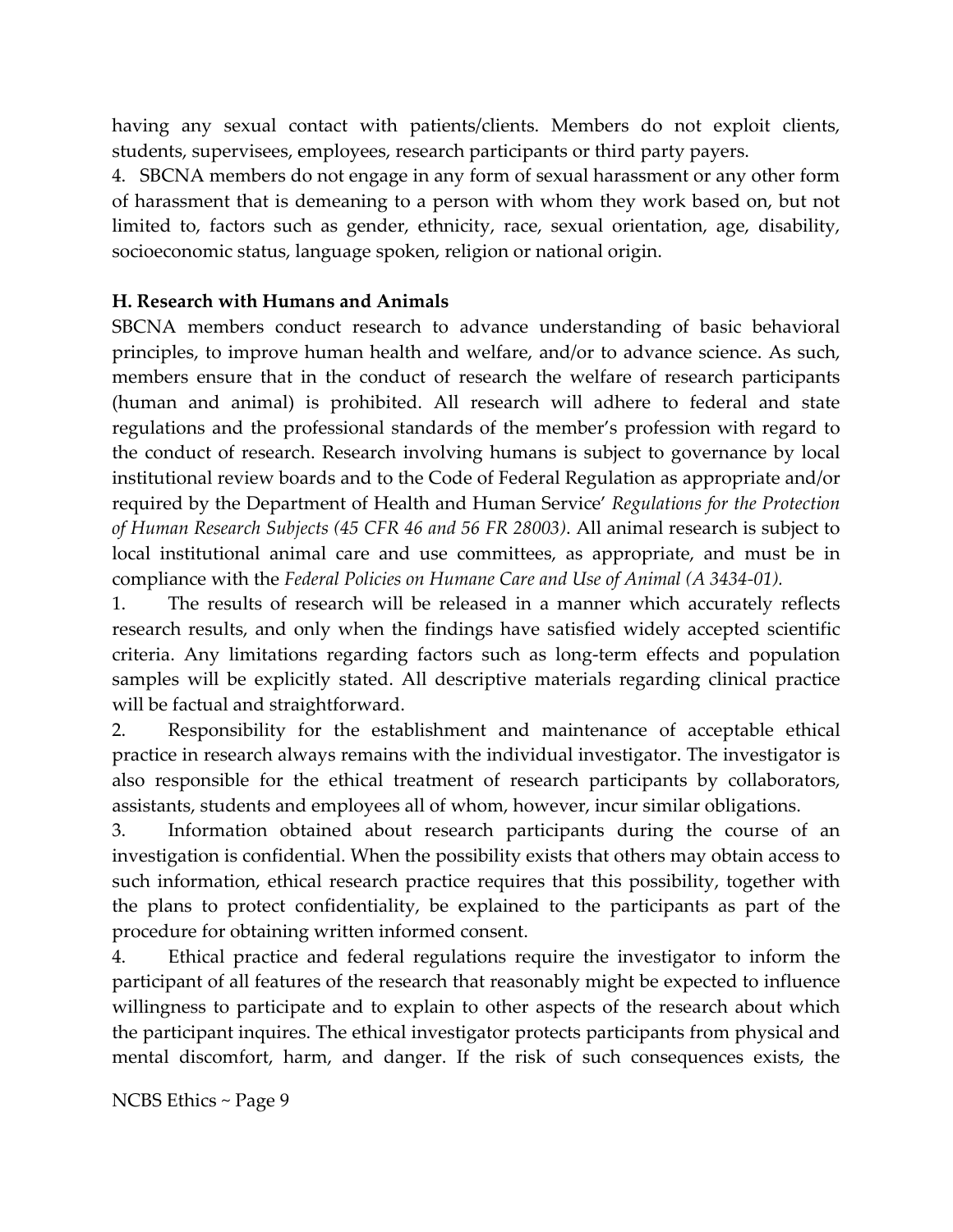investigator is required to inform the participant of that risk, secure informed consent before proceeding, and take all possible measures to minimize distress. A research procedure may not be used without consideration of the risk/benefit ratio particularly if there is more than minimal risk to participants. As risk for participants increases so does the responsibility of the researcher to protect the research participants.

5. Ethical research practice requires the investigator to respect the individual's freedom to decline to participate in research or to discontinue participation at any time. Participants must be informed of their right to decline to participate or to discontinue participating at any time. The obligation to protect this freedom requires special vigilance when the investigator is in a position of power over the participant. The decision to limit this freedom increases the investigator's responsibility to protect the participant's dignity and welfare.

6. After the data are collected, ethical practice requires the investigator to provide the participant with the opportunity to obtain full clarification of the nature of the study. When scientific or human values justify delaying or withholding information, the investigator acquires a special responsibility to assure that there are no damaging consequences for the participant.

7. In doing clinical research, researchers consider all possible research designs. They take care to not to use a waiting-list control when another validated treatment exists without due consideration of the consequences of doing so. Generally, a waiting– list control is not appropriate if a validated treatment exists and the risk of harm to the subjects is more than minimal. Potential research subjects must be informed of the validated treatment and must consent to participate thereafter. Members will be in compliance with AAPB's current research guidelines concerning research validation and methodology.

# **III. Complaints and Concerns**

When the above standards are unclear and whenever appropriate, the ethical standards of the American Psychological Association, American Psychiatric Association, the American Nurses Association, the American Physical Therapy Association, the American Medical Association, the American Dental Association, the American College of Sports Medicine, the American Academy of Physical Medicine and Rehabilitation, or other professional associations pertinent to the individual in question shall be used as a guide in determining whether the member has violated his/her professional standards.

When a complaint is made, the SBCNA Ethics Committee shall use these ethical principles in evaluating the SBCNA member's conduct. The Ethics Committee shall recommend appropriate additions, deletions or revisions to these Ethical Principles, as